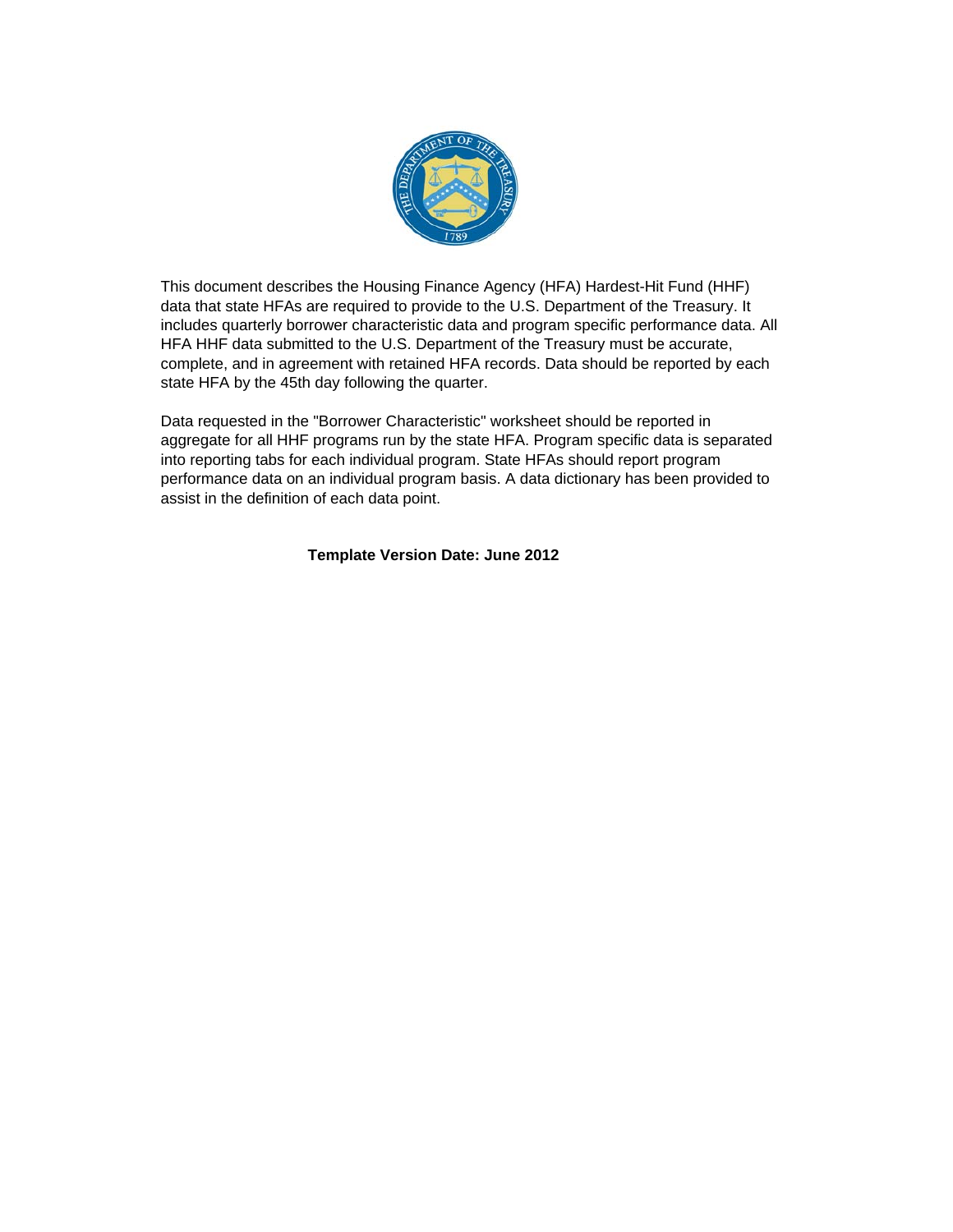| <b>Washington, DC</b>                                           |                |                   |  |  |
|-----------------------------------------------------------------|----------------|-------------------|--|--|
| HFA Performance Data Reporting- Borrower Characteristics        |                |                   |  |  |
|                                                                 | 2013 Q2 QTD    | <b>Cumulative</b> |  |  |
| <b>Unique Borrower Count</b>                                    |                |                   |  |  |
| Number of Unique Borrowers Receiving Assistance                 | 44             | 537               |  |  |
| Number of Unique Borrowers Denied Assistance                    | 10             | 86                |  |  |
| Number of Unique Borrowers Withdrawn from Program(1)            | 3              | 21                |  |  |
| Number of Unique Borrowers in Process                           | 70             | N/A               |  |  |
| <b>Total Number of Unique Borrower Applicants</b>               | 127            | 714               |  |  |
| <b>Program Expenditures (\$)</b>                                |                |                   |  |  |
| <b>Total Assistance Provided to Date</b>                        | 916308         | 9453397           |  |  |
| Total Spent on Administrative Support, Outreach, and Counseling | 175334         | 2300616           |  |  |
| <b>Borrower Income (\$)</b>                                     |                |                   |  |  |
| Above \$90,000                                                  | 0.00%          | 0.56%             |  |  |
| \$70,000-\$89,000                                               | 0.00%          | 0.74%             |  |  |
| \$50,000-\$69,000                                               | 0.00%          | 3.17%             |  |  |
| Below \$50,000                                                  | 100.00%        | 95.53%            |  |  |
| Borrower Income as Percent of Area Median Income (AMI)          |                |                   |  |  |
| Above 120%                                                      | 0.00%          | 0.19%             |  |  |
| 110%-119%                                                       | 0.00%          | 0.00%             |  |  |
| 100%-109%                                                       | 0.00%          | 0.00%             |  |  |
| 90%-99%                                                         | 0.00%          | 0.19%             |  |  |
| 80%-89%                                                         | 0.00%          | 0.37%             |  |  |
| Below 80%                                                       | 100.00%        | 99.26%            |  |  |
| Geographic Breakdown (by ward)                                  |                |                   |  |  |
| Ward 1                                                          | $\overline{2}$ | 28                |  |  |
| Ward 2                                                          | $\overline{0}$ | 14                |  |  |
| Ward 3                                                          | $\Omega$       | $\overline{8}$    |  |  |
| Ward 4                                                          | $\overline{7}$ | 70                |  |  |
| Ward 5                                                          | 11             | 142               |  |  |
| Ward 6                                                          | 3              | 41                |  |  |
| Ward 7                                                          | 16             | 142               |  |  |
| Ward 8                                                          | 5              | 92                |  |  |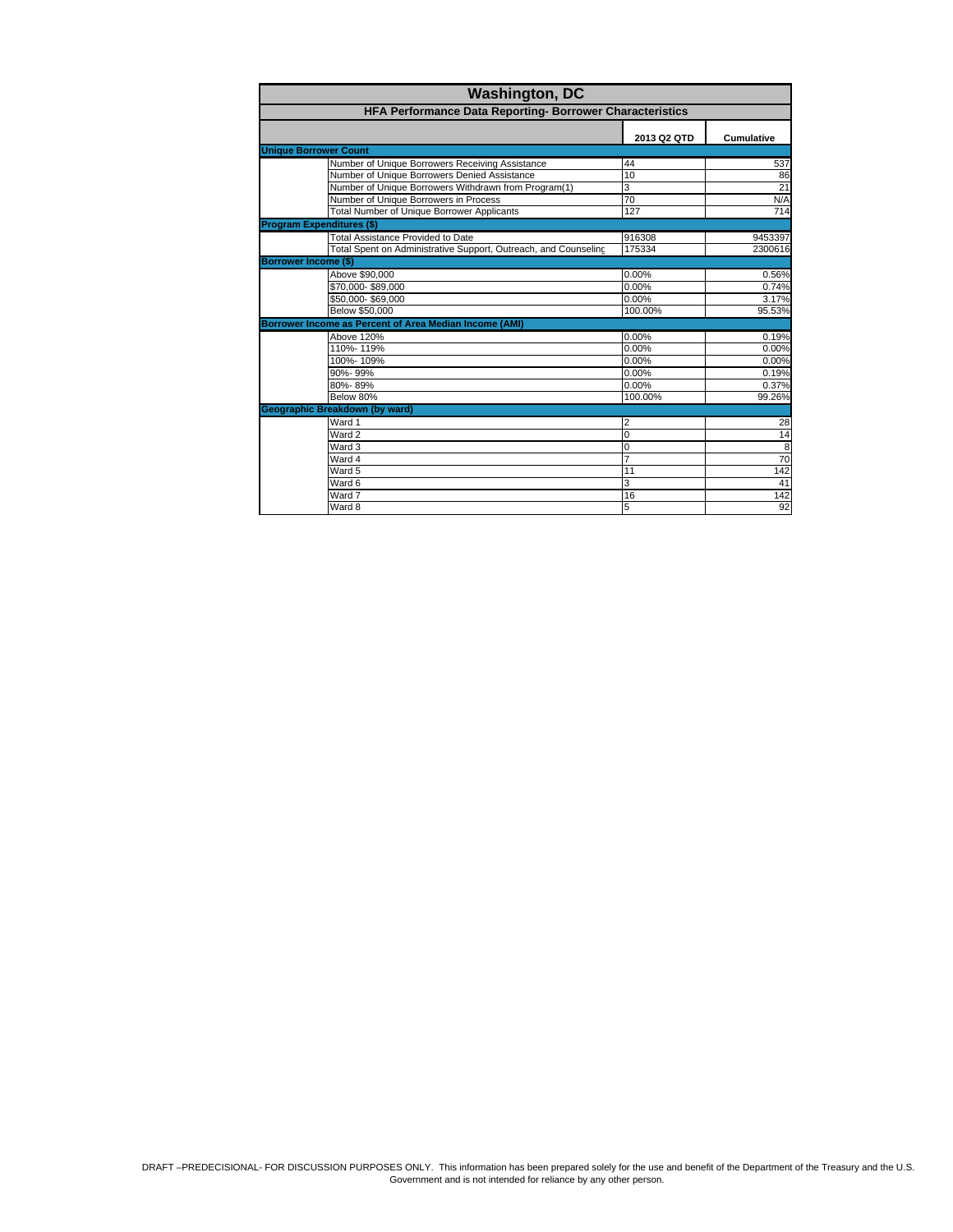| <b>Washington, DC</b><br>HFA Performance Data Reporting- Borrower Characteristics |                                                                        |                |                    |  |
|-----------------------------------------------------------------------------------|------------------------------------------------------------------------|----------------|--------------------|--|
|                                                                                   |                                                                        |                |                    |  |
|                                                                                   | Home Mortgage Disclosure Act (HMDA)                                    | 2013 Q2 QTD    | Cumulative         |  |
|                                                                                   | <b>Borrower</b>                                                        |                |                    |  |
|                                                                                   | Race                                                                   |                |                    |  |
|                                                                                   | American Indian or Alaskan Native                                      |                | 3                  |  |
|                                                                                   | Asian                                                                  | 3              | 9                  |  |
|                                                                                   | Black or African American<br>Native Hawaiian or other Pacific Islander | 36<br>0        | 453<br>$\mathbf 0$ |  |
|                                                                                   | White                                                                  | 2              | 46                 |  |
|                                                                                   | Information not provided by borrower                                   | $\overline{2}$ | 26                 |  |
|                                                                                   | <b>Ethnicity</b>                                                       |                |                    |  |
|                                                                                   | Hispanic or Latino                                                     | 1              | 20                 |  |
|                                                                                   | Not Hispanic or Latino                                                 | 43             | 517                |  |
|                                                                                   | Information not provided by borrower                                   | 0              | $\mathbf 0$        |  |
|                                                                                   | Sex<br>Male                                                            | 8              | 149                |  |
|                                                                                   | Female                                                                 | 36             | 388                |  |
|                                                                                   | Information not provided by borrower                                   | 0              | $\mathbf 0$        |  |
|                                                                                   | <b>Co-Borrower</b>                                                     |                |                    |  |
|                                                                                   | Race                                                                   |                |                    |  |
|                                                                                   | American Indian or Alaskan Native                                      | 0              | $\mathbf 0$        |  |
|                                                                                   | Asian                                                                  | 1              | $\mathbf{1}$       |  |
|                                                                                   | Black or African American                                              | 0              | 26                 |  |
|                                                                                   | Native Hawaiian or other Pacific Islander                              | 0<br>0         | $\pmb{0}$          |  |
|                                                                                   | White<br>Information not provided by borrower                          | 0              | 5<br>$\mathbf{1}$  |  |
|                                                                                   | <b>Ethnicity</b>                                                       |                |                    |  |
|                                                                                   | Hispanic or Latino                                                     | 0              | 0                  |  |
|                                                                                   | Not Hispanic or Latino                                                 | 1              | 33                 |  |
|                                                                                   | Information not provided by borrower                                   | 0              | $\mathbf 0$        |  |
|                                                                                   | Sex                                                                    |                |                    |  |
|                                                                                   | Male                                                                   | 1              | 13                 |  |
|                                                                                   | Female                                                                 | 0              | 20                 |  |
|                                                                                   | Information not provided by borrower                                   | 0              | $\mathbf 0$        |  |
| <b>Hardship</b>                                                                   | Unemployment                                                           | 41             | 532                |  |
|                                                                                   | Underemployment                                                        | 3              | 5                  |  |
|                                                                                   | Divorce                                                                | 0              | $\mathbf 0$        |  |
|                                                                                   | <b>Medical Condition</b>                                               | 0              | $\mathbf 0$        |  |
|                                                                                   | Death                                                                  | 0              | $\mathbf 0$        |  |
|                                                                                   | Other                                                                  | 0              | $\mathbf 0$        |  |
|                                                                                   | <b>Current Loan to Value Ratio (LTV)</b>                               |                |                    |  |
|                                                                                   | < 100%                                                                 | 75.00%         | 72.44%             |  |
|                                                                                   | 100%-109%                                                              | 6.82%          | 7.64%              |  |
|                                                                                   | 110%-120%<br>>120%                                                     | 9.09%<br>9.09% | 6.15%<br>13.78%    |  |
|                                                                                   | <b>Current Combined Loan to Value Ratio (CLTV)</b>                     |                |                    |  |
|                                                                                   | < 100%                                                                 | 72.73%         | 67.97%             |  |
|                                                                                   | 100%-119%                                                              | 15.91%         | 15.27%             |  |
|                                                                                   | 120%-139%                                                              | 4.55%          | 9.50%              |  |
|                                                                                   | 140%-159%                                                              | 4.55%          | 4.47%              |  |
|                                                                                   | >=160%                                                                 | 2.27%          | 2.79%              |  |
| <b>Delinquency Status (%)</b>                                                     |                                                                        |                |                    |  |
|                                                                                   | Current                                                                | 43.18%         | 45.07%             |  |
|                                                                                   | $30+$                                                                  | 11.36%         | 10.99%             |  |
|                                                                                   | $60+$                                                                  | 4.55%          | 11.17%             |  |
| <b>Household Size</b>                                                             | $90+$                                                                  | 40.91%         | 32.77%             |  |
|                                                                                   | 1                                                                      | 17             | 252                |  |
|                                                                                   | $\overline{2}$                                                         | 12             | 137                |  |
|                                                                                   | 3                                                                      | 10             | 76                 |  |
|                                                                                   | 4                                                                      | 5              | 39                 |  |
|                                                                                   | $5+$                                                                   | 0              | 33                 |  |
|                                                                                   |                                                                        |                |                    |  |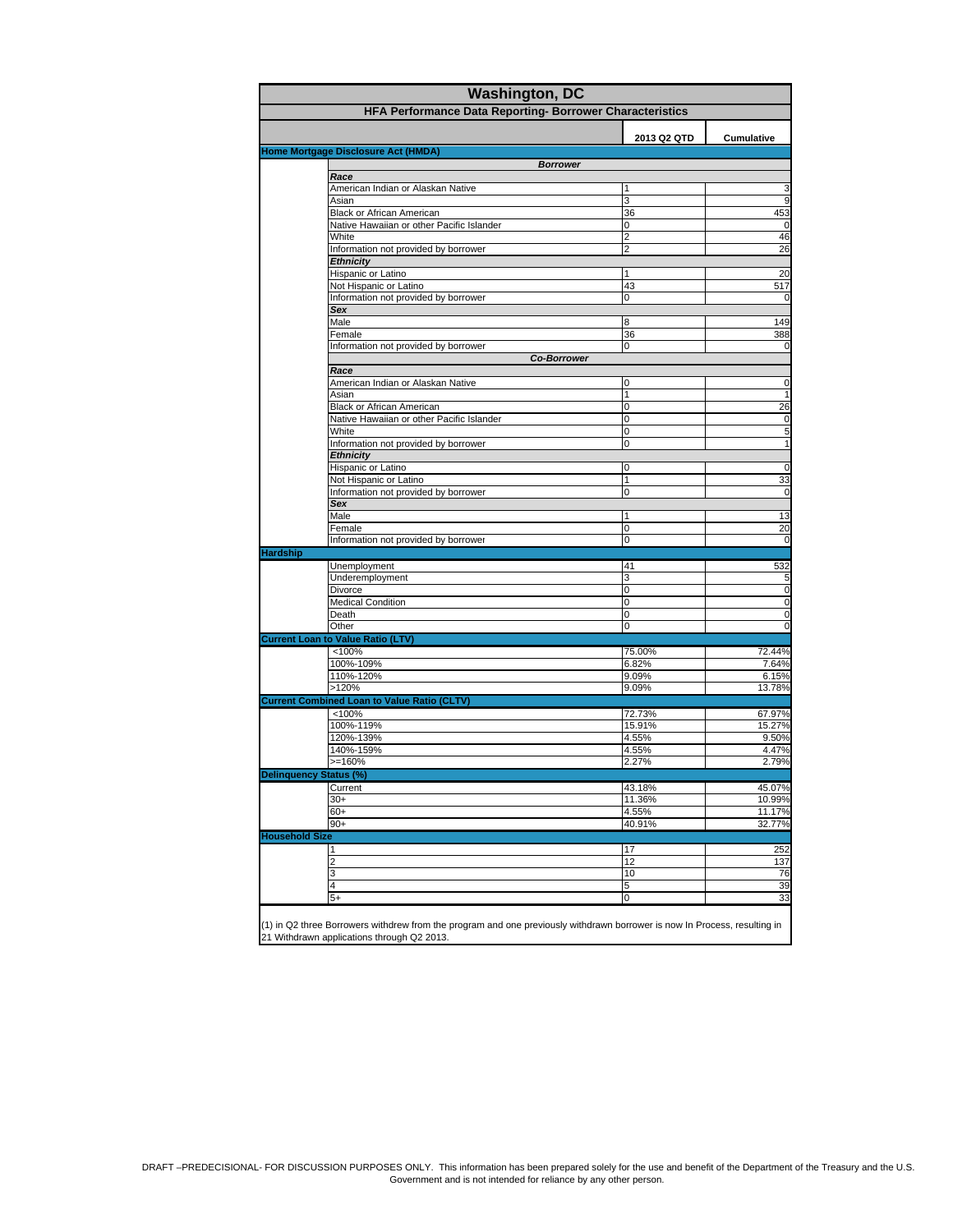| <b>Washington, DC</b>                                                           |                                                                        |            |                   |  |
|---------------------------------------------------------------------------------|------------------------------------------------------------------------|------------|-------------------|--|
| HFA Performance Data Reporting- Program Performance<br><b>HOMESAVER PROGRAM</b> |                                                                        |            |                   |  |
|                                                                                 |                                                                        | 2013 Q2    |                   |  |
|                                                                                 |                                                                        | <b>QTD</b> | <b>Cumulative</b> |  |
|                                                                                 | <b>Program Intake/Evaluation</b>                                       |            |                   |  |
|                                                                                 | Approved                                                               |            |                   |  |
|                                                                                 | Number of Borrowers Receiving Assistance                               | 44         | 537               |  |
|                                                                                 | % of Total Number of Applications                                      | 34.65%     | 75.21%            |  |
|                                                                                 | Denied                                                                 |            |                   |  |
|                                                                                 | Number of Borrowers Denied                                             | 10         | 86                |  |
|                                                                                 | % of Total Number of Applications                                      | 7.87%      | 12.04%            |  |
|                                                                                 | Withdrawn                                                              |            |                   |  |
|                                                                                 | Number of Borrowers Withdrawn(1)                                       | 3          | 21                |  |
|                                                                                 | % of Total Number of Applications                                      | 2.36%      | 2.94%             |  |
|                                                                                 | <b>In Process</b>                                                      |            |                   |  |
|                                                                                 | Number of Borrowers In Process                                         |            | 70 N/A            |  |
|                                                                                 | % of Total Number of Applications                                      | 55.12% N/A |                   |  |
|                                                                                 | Total                                                                  |            |                   |  |
|                                                                                 | <b>Total Number of Borrowers Applied</b>                               | 127        | 714               |  |
|                                                                                 | Number of Borrowers Participating in Other HFA HHF Programs or Program |            |                   |  |
|                                                                                 | Components                                                             | 0          | 0                 |  |
| <b>Program Characteristics</b>                                                  |                                                                        |            |                   |  |
| <b>General Characteristics</b>                                                  |                                                                        |            |                   |  |
|                                                                                 | Median 1st Lien Housing Payment Before Assistance                      | 1308.92    | 1404.97           |  |
|                                                                                 | Median 1st Lien Housing Payment After Assistance                       | $\Omega$   | $\overline{0}$    |  |
|                                                                                 | Median 2nd Lien Housing Payment Before Assistance                      | 130.68     | 215.42            |  |
|                                                                                 | Median 2nd Lien Housing Payment After Assistance                       | N/A        | N/A               |  |
|                                                                                 | Median 1st Lien UPB Before Program Entry                               | 191556.3   | 205152.65         |  |
|                                                                                 | Median 1st Lien UPB After Program Entry                                | N/A        | N/A               |  |
|                                                                                 | Median 2nd Lien UPB Before Program Entry                               | 36353.92   | 41216.07          |  |
|                                                                                 | Median 2nd Lien UPB After Program Entry                                | N/A        | N/A               |  |
|                                                                                 | Median Principal Forgiveness(2)                                        | $\Omega$   | $\pmb{0}$         |  |
|                                                                                 | Median Length of Time Borrower Receives Assistance                     | N/A        | 9                 |  |
|                                                                                 | Median Assistance Amount                                               | 2312.08    | 16786.72          |  |
|                                                                                 | <b>Assistance Characteristics</b>                                      |            |                   |  |
|                                                                                 | Assistance Provided to Date                                            | 916308     | 9453397           |  |
|                                                                                 | <b>Total Lender/Servicer Assistance Amount</b>                         | N/A        | N/A               |  |
|                                                                                 | Borrowers Receiving Lender/Servicer Match (%)                          | N/A        | N/A               |  |
|                                                                                 | Median Lender/Servicer Assistance per Borrower                         | N/A        | N/A               |  |
| <b>Other Characteristics</b>                                                    |                                                                        |            |                   |  |
|                                                                                 | Median Length of Time from Initial Request to Assistance Granted       | 148        | 137               |  |
|                                                                                 | Current                                                                |            |                   |  |
|                                                                                 | Number                                                                 | 19         | 242               |  |
|                                                                                 | $\%$                                                                   | 43.18%     | 45.07%            |  |
|                                                                                 | Delinquent (30+)                                                       |            |                   |  |
|                                                                                 | Number                                                                 | 5          | 59                |  |
|                                                                                 | $\%$                                                                   | 11.36%     | 10.99%            |  |
|                                                                                 | Delinquent (60+)                                                       |            |                   |  |
|                                                                                 | Number                                                                 | 2          | 60                |  |
|                                                                                 | $\%$                                                                   | 4.55%      | 11.17%            |  |
|                                                                                 | Delinquent (90+)                                                       |            |                   |  |
|                                                                                 | Number                                                                 | 18         | 176               |  |
|                                                                                 | ℅                                                                      | 40.91%     | 32.77%            |  |